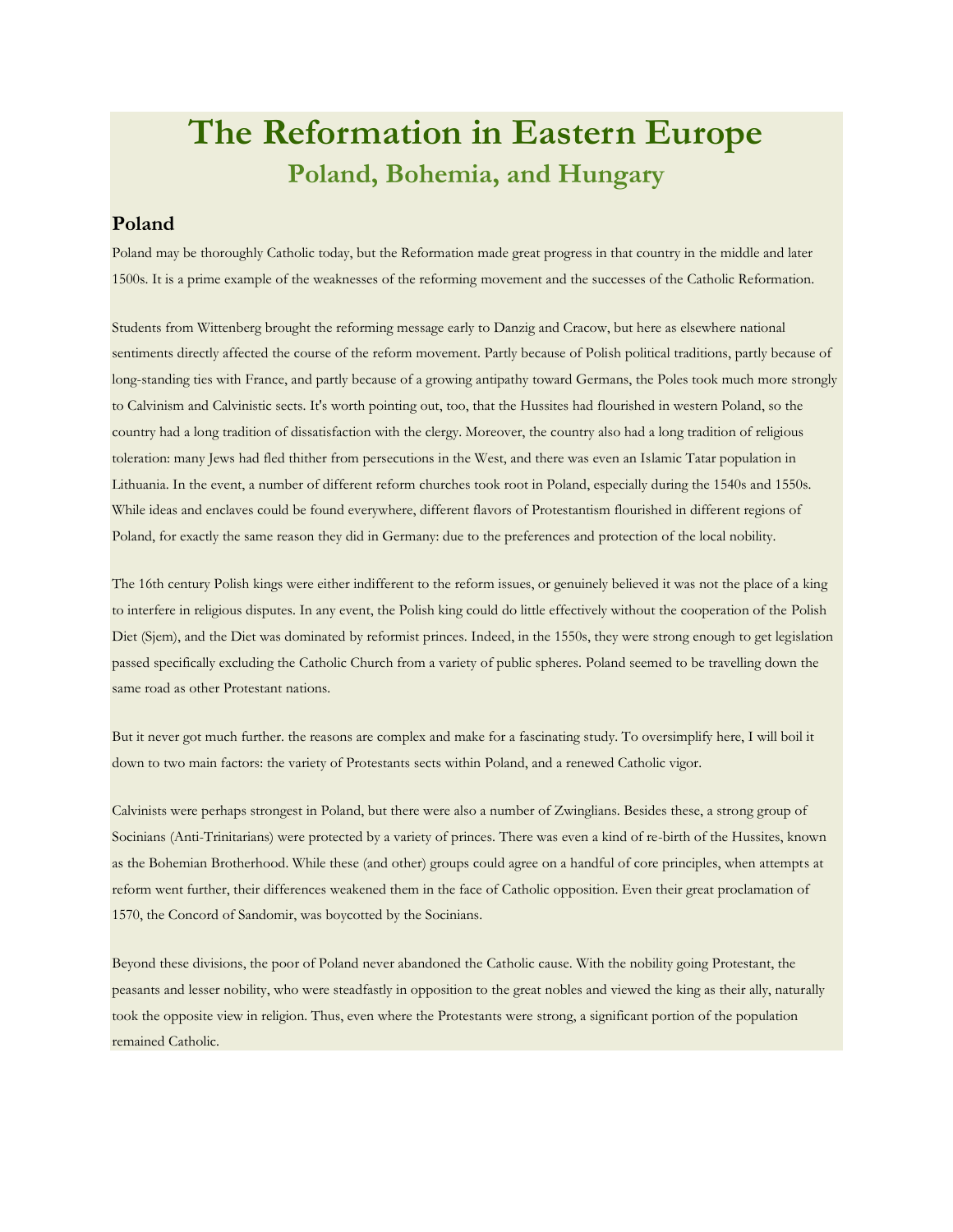This provided fertile ground for the post-Tridentine Church (that is, the Catholic Church after the Council of Trent). Led by Bishop Hosius of Warmia, and by the papal legate John Francis Commendoni, the Catholic Church in Poland made a determined effort to reform itself and to win back those who had fallen away. Here there was no Inquisition nor decisions on the field of battle. The Counter-Reformation in Poland was generally peaceful and successful. The Hosius and Commendoni brought Jesuits into the country, and the Order founded schools, debated the Protestants, and helped greatly to restore the credibility and respectability of the Catholic Church.

Interestingly, the Protestants were not run out of the country. Rather, they continued to be tolerated by the government. But throughout Europe, the Protestant cause only flourished when it was able to associate itself with the national identity, and that it failed to do in Poland. Protestants simply became fewer and fewer in number, until they were only a tiny minority.

A postscript is worth mentioning here. Nicholas Copernicus died in 1543. He spent most of his career in Poland as a practicing medical doctor but deriving his steady income as a canon in the Church at Warmia (Ermland). The Protestant Reformation was in full swing at the time, and was just really catching fire in Poland itself. Given that political-religious environment, and given his own position as a Church employee, it's hardly surprising that Copernicus chose not to publish his On the Revolutions of the Heavenly Spheres until after his death.

The chief ecclesiastic was the archbishop of Gniezno, appointed by the pope. All other prelates were nominated by the crown. The Polish clergy were strong supporters of conciliarism and reform, especially at Cracow.

The Polish Church was firmly in noble hands. At the request of the Polish Diet, Pope Leo X in 1515 declared no one should be admitted to the episcopal clergy who was not born of noble parents.

Poland included Lithuania and Galicia, both Russian Orthodox. Lithuania looked to Kiev. The Ruthenians of Galicia were Orthodox but independent.

The earliest Lutheran influences came into the country by way of the many German communities, and by way of a strong Polish humanist community attending universities elsewhere in Europe. The influence was haphazard, driven by individual priests. We don't see the conversion of princes and cities that occurred in Germany.

The first place it did happen was in West Prussia, and it failed. West Prussia was heavily German and had a strong reformist population early on. In 1523 the local bishop tried to suppress some of their activities, which only spurred a stronger reaction. The reformers forced the city council of Danzig out of office and took over the town. The council appealed to King Sigismund and he responded in 1526 in force, occupying the city. Fifteen reformist leaders were executed and Sigismund issued a decree making apostasy punishable by death.

The first prince to convert was Albrecht, formerly the head of the Teutonic Knights. In April 1525 he became the vassal of King Sigismund, and in July he declared himself a Lutheran. The Duchy of Prussia became a Lutheran state. In 1544 he founded a university at Königsberg.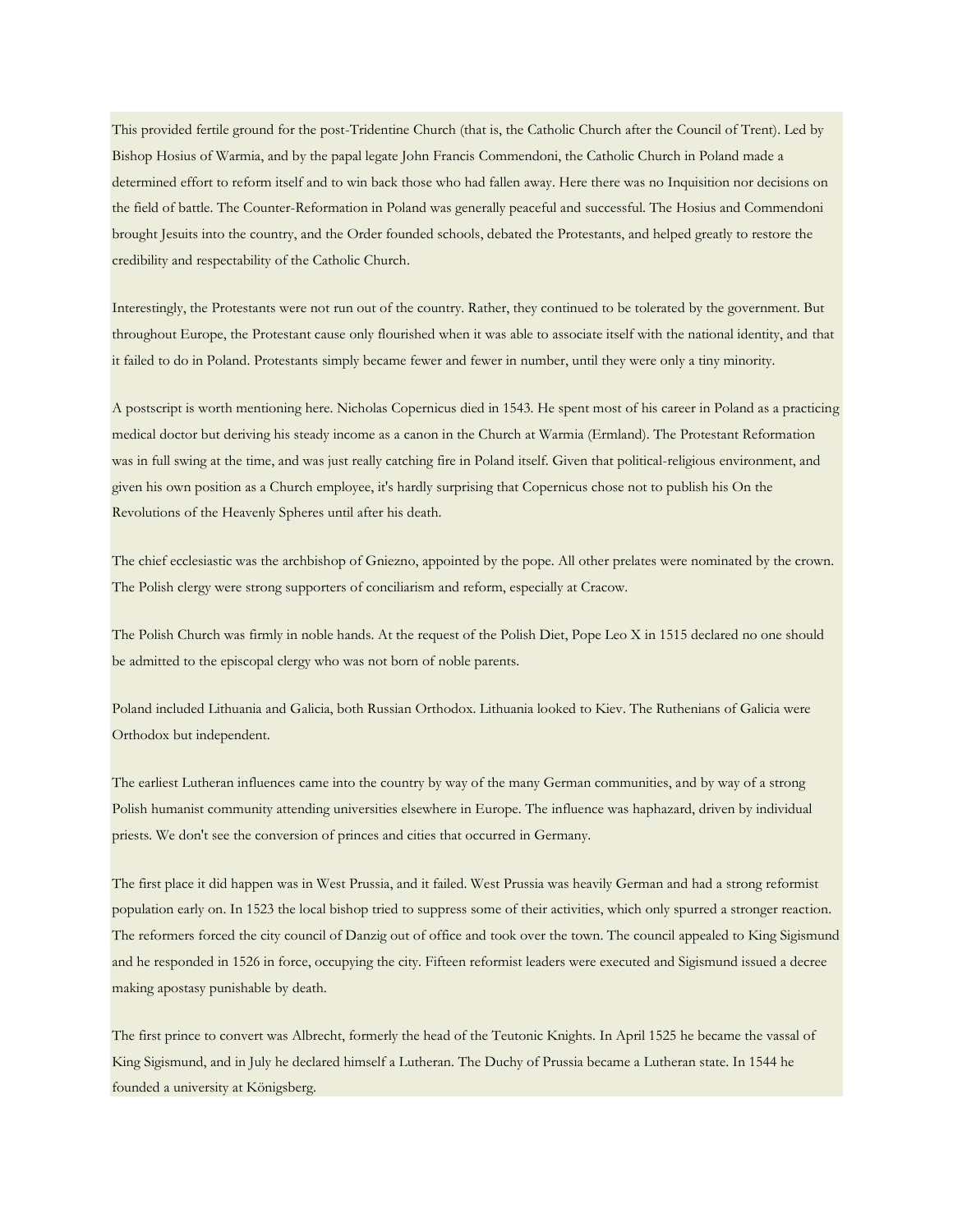In the Kingdom of Poland, Sigismund tried to keep the reform impulses under control. In 1534, for example, he ordered all Polish students attending foreign, reformist universities to return to Poland. But efforts at control were inconsistent and not effective.

Lutheranism, in any case, made little impact on the Poles, perhaps because of its strong German associations. Calvinism, on the other hand, was well received. This began in the reign of Sigismund II Augustus (1548-1572).

Leaders and sponsors of Polish Calvinism were Mikolai Radziwill, a powerful noble; Jan Laski (Lasco); and Felix Krzyzak (Cruciger), a priest. Lasco had been an exile in London for three years in the reign of Edward VI and had actually met Calvin in Frankfurt in 1557. Cruciger was the key leader in promoting a strong presbyterian reform in Lesser Poland.

Poland also provided a refuge for anti-Trinitarianism, as well as to Socinians, Italian protestants, Arians, and others.

Sigismund Augustus died in 1572, the last of the Jagiellons. He had ruled Poland, Lithuania, Mazovia, royal Prussia, ducal Prussia, Curland, and Livonia. Henry of Valois was elected and reigned two years (1573-1575), whereupon the nobles turned to Stephen Báthory (1576-1586) and Sigismund Vasa (1587-1632). Henry was focused on France, Báthory on Transylvania, and Sigismund on Sweden.

## **Bohemia**

Bohemia had already had a reformation: the Hussite rebellion of the 15th century had yielded a church with its own rules. On the surface, the main difference was that the Bohemian Church allowed communion in both kinds. A closer look shows that the Bible had been translated into Czech, churches were bare of images, many hymns were in Czech, and the Utraquists denied the authority of pope or council to tell them otherwise; only the Bible was the supreme authority. Moreover, Church property had long ago been seized, and most monasteries were long gone. Due mainly to politics, there was no archbishop at Prague from 1431 to 1561. In short, much of the Lutheran programme had already been accomplished in Bohemia.

Utraquists were theologically conservative, though. They honored saints and kept the sacraments. Their view of Christ and of communion was orthodox. Some even wished for a reunion with Rome. Moreover, the Bohemian Church was founded on a strong sense of Czech national identity, closely tied to the Czech language, and was suffused with a strong anti-German sentiment. In other words, though there were many points in common with the Lutherans, the differences were significant and insurmountable.

The emperor was the ruler of the Hussite Church and had to swear to the Compact of 1436, which preserved Hussite privileges. Since there was no archbishop, bishops had to find someone to consecrate them, sometimes going as far as Venice.

Lutheranism could make little headway here. What inroads were achieved came mainly among German Catholics. But the Hussites were friendly to the Lutherans, not least because Luther himself openly acknowledged his debt to Hus.

The Hutterites found a home here, in Moravia in the 1520s and after. Calvinism, on the other hand, made few gains.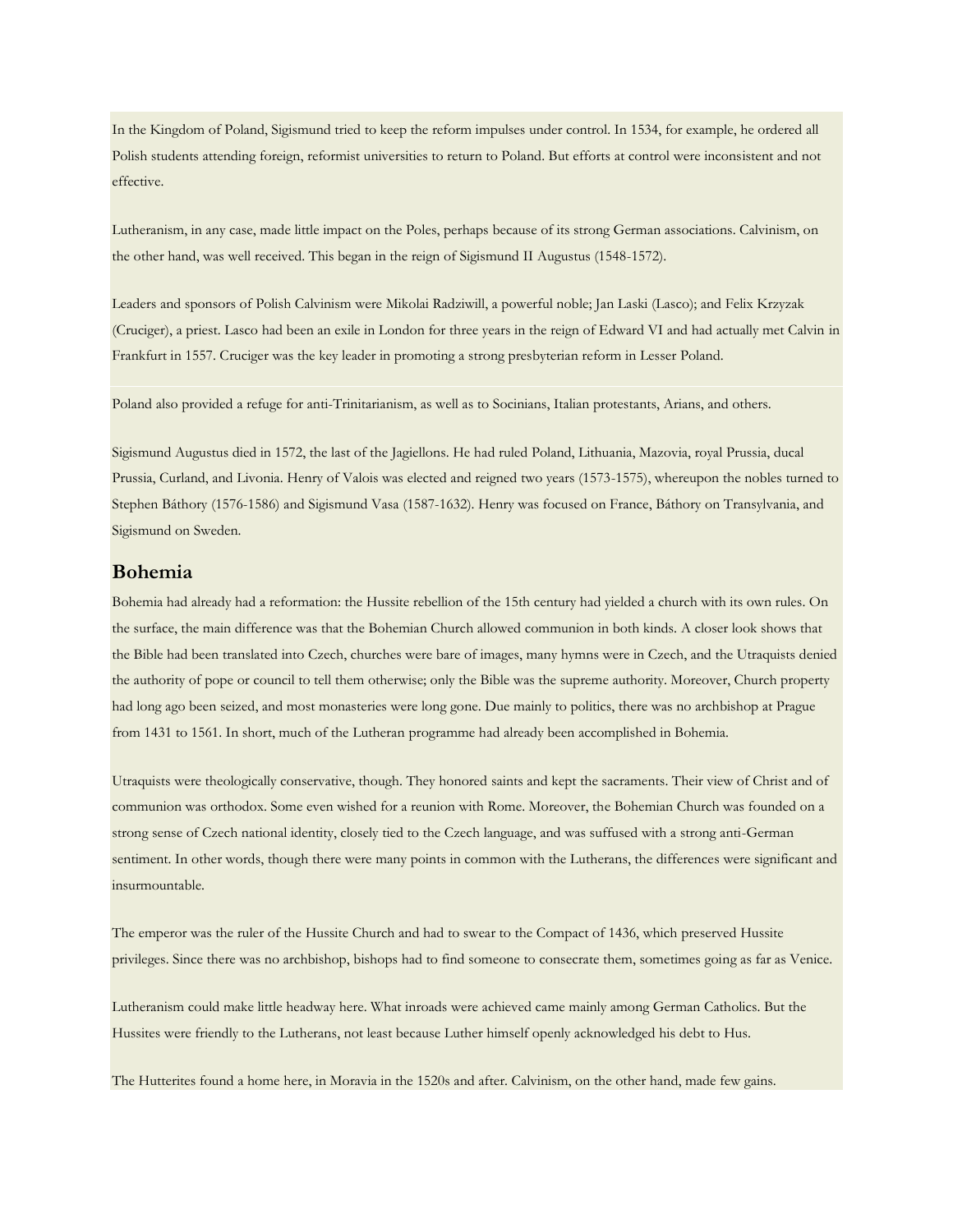After 1547 Ferdinand made a serious effort to eliminate the Bohemian Brethren, but succeeded only in driving them into exile in Moravia and western Poland.

The Counter-Reformation was ineffectual in Bohemia. Jesuits were established in Prague in 1556, but they won few converts. Protestantism, including Hussitism, became well-rooted in Bohemia. It took the calamity of the Thirty Years War to uproot it.

In 1575, in response to the Counter-Reformation, the Lutherans, Utraquists, and Brethren signed the *Confessio Bohemica*, which created a common document for all three. As everywhere else, Anabaptists were excluded.

### **Hungary**

The crown in Hungary was weak, but it did still possess rights over the bishops. The Hungarian episcopacy was worldly and political, an extension of the nobility. At the opening of the Reformation, the king was Lewis II, who died at Mohács in 1526.

#### **Battle of Mohács**

The Turks brought a large army into the field that year, about seventy thousand. Lewis, calling upon his Habsburg relatives, managed to field about fifty thousand, a very large European army for the time. Lewis delayed at Buda while Suleiman's armies advanced.

When he finally did decide to fight, he was able to choose his ground, a wide gentle slope up from the Danube River. But he was not at all a good field commander. The Hungarians managed to win some early advantage, but did not exploit it. When they finally did advance on the right, their forces became detached.

Meanwhile, the Turks were giving a memorable demonstration of the effectiveness of cannon and musket fire. The Hungarian troops fought bravely, which simply meant they died in large numbers. An indication both of the ferocity of the battle and the nature of the Hungarian episcopacy is seen in the fact that of sixteen Hungarian bishops, seven were killed at Mohács. Lewis himself also died in the battle.

#### **After Mohács**

This disaster was followed by a generation of civil war as Ferdinand of Germany (Lewis' brother-in-law) claimed the crown but the magnates elected John Zápolyai. The conflict left Hungary exposed to the Turks, who took full advantage, culminating in the siege of Vienna in 1529. By 1541 about a third of Hungary was controlled by the Turks, about a quarter was controlled by Ferdinand, and the remainder was ruled by Hungarians.

With the situation so dire, neither claimant tried to suppress the Lutheran reformers. Even the Turks tolerated them. Especially in Magyar Hungary, Lutheranism made considerable progress. In the 1550s and after, Calvinism also enjoyed considerable success. Protestant progress ended only with the election of Stephen Báthory as king.

Lutheranism was strongest in the German towns, Calvinism in the Magyar countryside, with Antitrinitarian groups also strong through the 16th century. Gaspar Károlyi translated the Bible into Hungarian in 1590. The Calvinists in Hungary signed on to the Second Helvetic Confession in 1567.